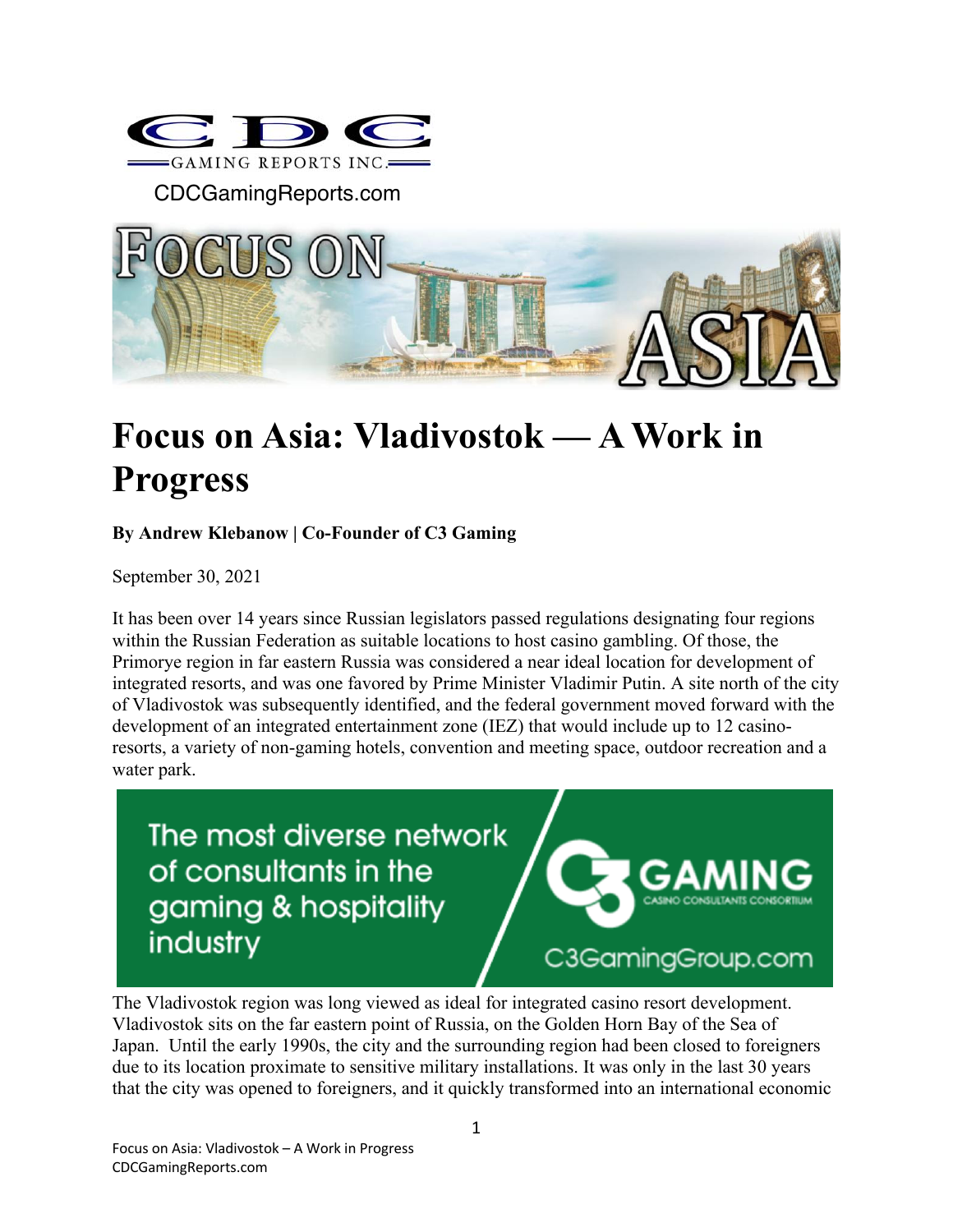hub. It offers a convenient location to a number of key feeder markets and it is within a two-hour flight time of major cities such as Beijing, Harbin, Seoul, and Tokyo. Given the explosive growth of other regional gaming destinations, it was assumed that the IEZ could assume the mantle of a super-regional gaming destination.

The zone designated for casino and resort development was a largely forested area on a bay off the coast of the Sea of Japan. A massive site, near the town of Artem, approximately 52km north of Vladivostok and 15km east of Vladivostok International Airport began to undergo a transformation. Twenty-one land parcels were delineated for development. Utilities were brought in, and roadways were carved through the forest. Concurrently, the airport was expanded and a new passenger terminal was constructed to accommodate a dramatic growth in tourism. The region's road, rail and bridge network were also upgraded.

Studies indicated that the IEZ had the potential to achieve gaming revenue levels exceeding that of Entertainment City in Manila, with the potential to reach USD \$5 billion. A Request for Proposal for integrated casino resort development was issued in 2012 and a number of international developers responded. Summit Ascent, a Hong Kong listed company, majority owned by Lawrence Ho, developer of City of Dreams, was the first international operator selected. Naga Corp, operator of the successful Naga World and Naga 2 in Phnom Penh, was also selected as were two Russian developers.

Tigre De Cristal, developed by Summit Ascent, opened in November of 2015. Initial performance was acceptable but did not approach the revenue levels originally expected. The property opened with 65 tables, 321 electronic gaming devices, and 121 lodging keys – not nearly enough to accommodate a robust foreign mass market marketing plan. It did not help that Tigre De Cristal sat alone in a forest, an hour away from Vladivostok. With no other casinos or resorts nearby, it remained a lonely place. Suncity Holdings subsequently acquired a majority share of ownership, and set about to alter the original marketing plan to better accommodate junkets.

It was only in October of 2020 that Shambala, the IEZ's second casino-resort, opened. Given continued travel restrictions, it remains a purely locals-oriented property. The Manterra Group, another Russian developer, announced plans for construction of a USD \$192 million casino resort with an estimated completion sometime in 2022. A Korean golf course developer also recently announced construction of a 36-hole course. Subsequent phases call for a 400-key hotel, housing, and family recreation, though a timeline for completion of those amenities has yet to be announced.

It has become clearly evident that building large-scale projects in this region is difficult, given government bureaucracy, and limited access to foreign construction workers. Naga's ambitious plans first called for a 279-key casino-resort opening in 2018. Site preparations commenced in 2016, but aforementioned problems with permits and labor, coupled with the pandemic pushed that opening to 2022.

Short-term, the IEZ, like all international gaming destinations, must navigate through travel restrictions imposed by the pandemic. Mid-term, the dearth of a sizable inventory of lodging